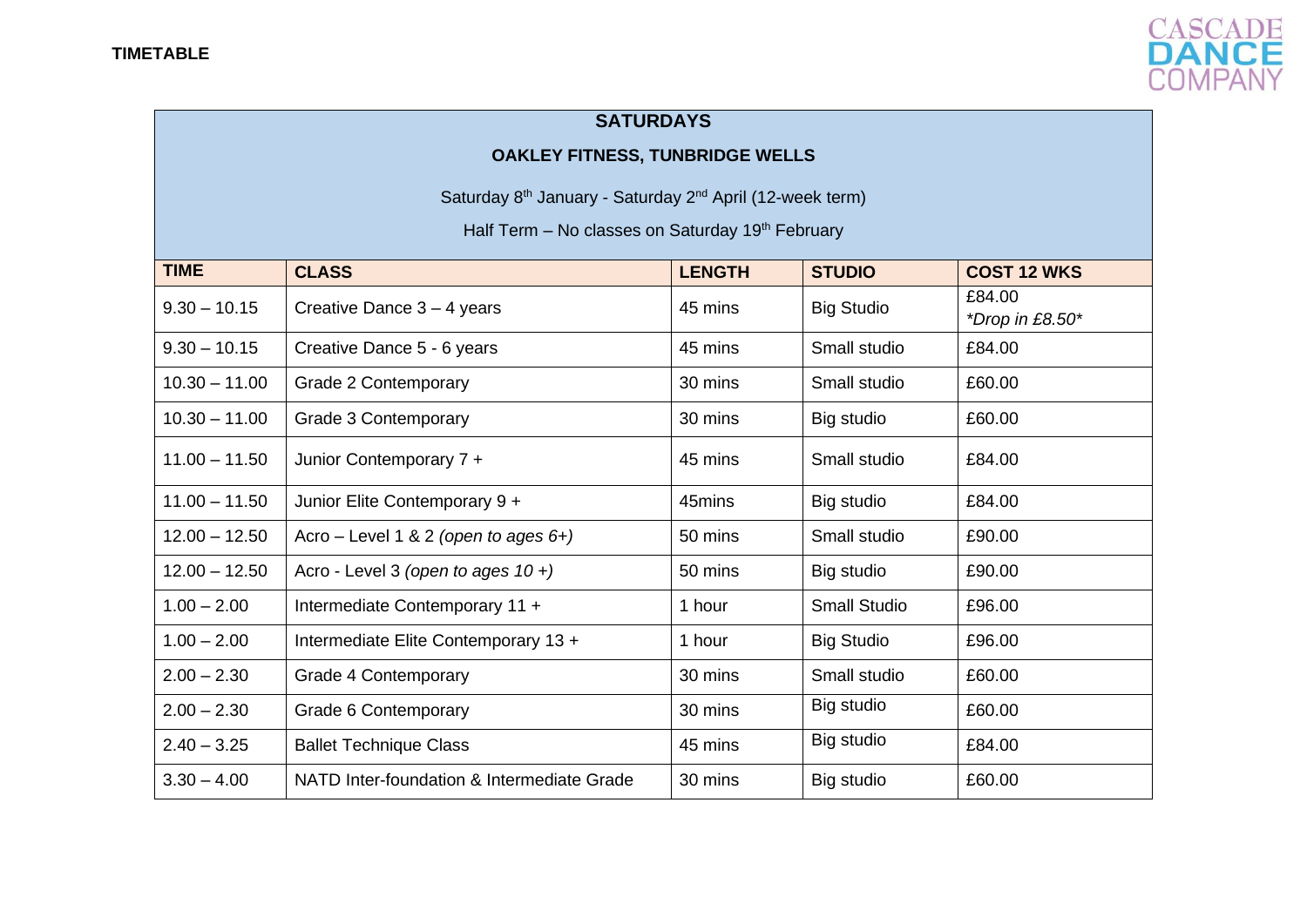

## **THURSDAYS THE CAMDEN CENTRE, TUNBRIDGE WELLS**

Thursday 13<sup>th</sup> January - Thursday 31<sup>st</sup> March (11-week term)

Half Term – No classes on Thursday  $17<sup>th</sup>$  February

| <b>TIME</b>   | <b>CLASS</b>             | <b>LENGTH</b> | <b>STUDIO</b>       | <b>COST 11 WEEK TERM</b> |
|---------------|--------------------------|---------------|---------------------|--------------------------|
| $4.30 - 5.10$ | Street Dance Juniors 6 + | 40 mins       | <b>Albert Suite</b> | £71.50                   |
| $5.15 - 6.00$ | Street Dance Inters 11+  | 45 mins       | <b>Albert Suite</b> | £77.00                   |
| $6.00 - 6.45$ | Street Dance Seniors 14+ | 45 mins       | <b>Albert Suite</b> | £77.00                   |
| $6.45 - 7.50$ | Senior Contemporary 14 + | hour 5 mins   | <b>Albert Suite</b> | £88.00                   |

| <b>THURSDAYS</b><br><b>TRINITY SCHOOL, SEVENOAKS</b>                                                                                   |                                     |               |                                    |  |
|----------------------------------------------------------------------------------------------------------------------------------------|-------------------------------------|---------------|------------------------------------|--|
| Thursday 13 <sup>th</sup> January - Thursday 24 <sup>th</sup> March (10-week term)<br>Half Term - No classes on Thursday 17th February |                                     |               |                                    |  |
| <b>TIME</b>                                                                                                                            | <b>CLASS</b>                        | <b>LENGTH</b> | <b>COST (10 WEEK TERM)</b>         |  |
| $5.30 - 6.30$                                                                                                                          | <b>Contemporary Technique Class</b> | 1 hour        | £65.00                             |  |
|                                                                                                                                        |                                     |               | £50,00 for current Cascade dancers |  |